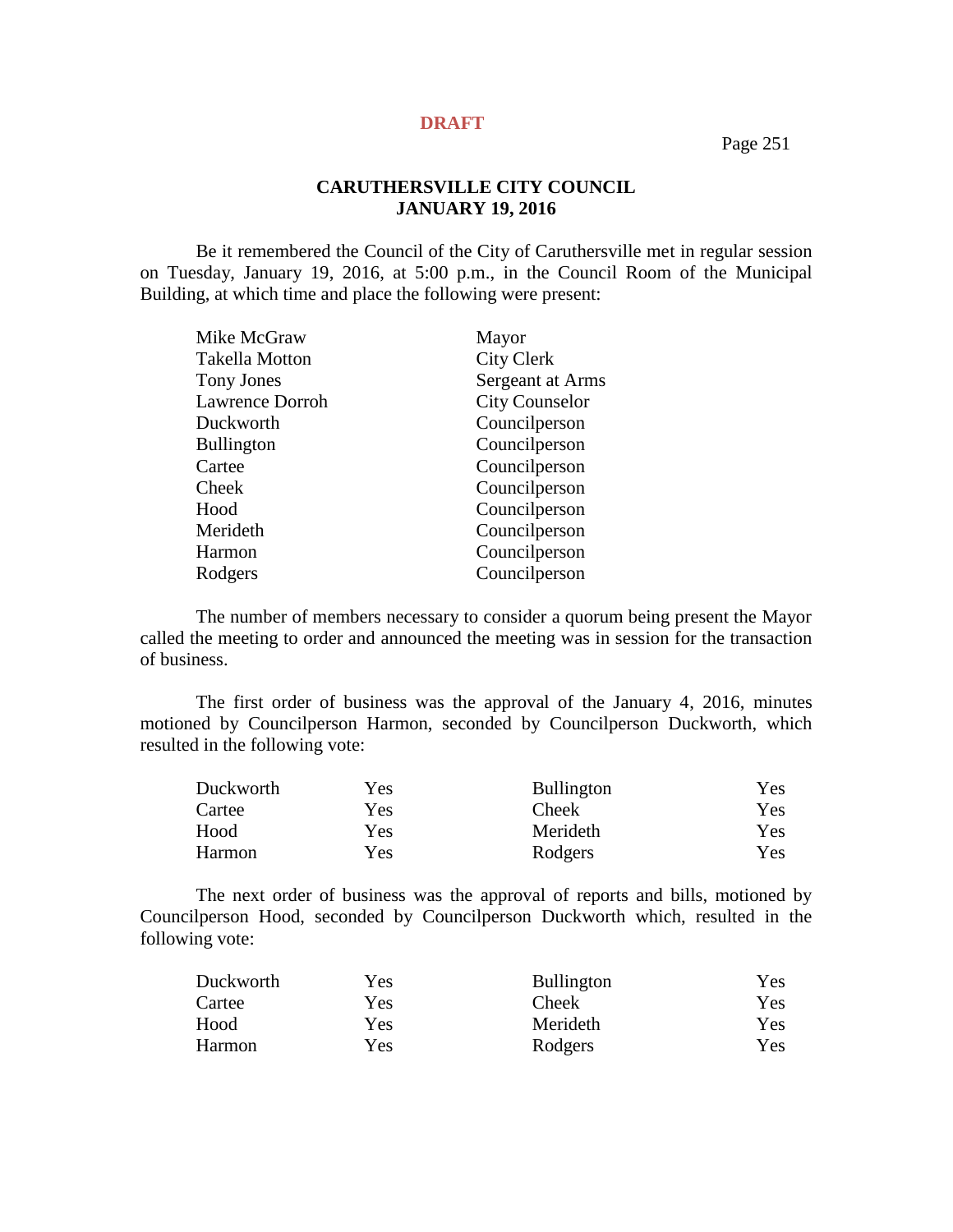### Page 252 **DRAFT**

The Mayor introduced Debra Gorham, Coordinator for PIN, she has been meeting with several people in the community who are interested in having a community garden. Community gardens have proved to be successful in Cooter, Hayti and Steele. The next meeting will be February 11, 2016, at the PIN office at 5:00 p.m.  $3<sup>rd</sup>$  St. and Bushey appears to be the best location for the community garden with access to water.

There have been resignations as a result of the de-annexation of South Ward. Michael Tipton and Jack Tipton are being replaced by Chris Cobb and John Ferguson on the Airport Board. Beverly Tipton is being replaced by Shaundra Isabel on the Library Board. David Madison is being replaced by John Ferguson on the Board of Adjustments. Councilpersons are also being reassigned to different committees in order to comply with the ordinance specifying having a member from each ward on each committee.

There are trees that are at the risk of falling on Adams, and a tree that has overtaken a fire hydrant on Lincoln. It will cost \$1,200 to take down the trees. Councilperson Cartee motion to take down the trees out of the Sales Tax Fund, second by Councilperson Hood, which resulted in the following vote:

| Duckworth | Yes | <b>Bullington</b> | Yes        |
|-----------|-----|-------------------|------------|
| Cartee    | Yes | <b>Cheek</b>      | <b>Yes</b> |
| Hood      | Yes | Merideth          | Yes        |
| Harmon    | Yes | Rodgers           | Yes        |

Frazier Roofing inspected some of the city buildings; The Municipal Court Building is in poor condition, it needs patching, cleaning, with estimated repairs being \$750. The Medic One Building has leaks; it needs patching along with installation of walk pads under the HVAC unit, with estimated repairs being \$350. Further inspection has to take place at the Public Safety Center in order to pinpoint leaks. The Community College roof is in bad shape. There are leaks in the welding shop, 30 linear feet of edging needs repairing, leaks are in the computer lab, and the office and electrical panel need to be patched. The estimated cost for repairs is \$5,400. Councilperson Duckworth motioned to have the Municipal Court building and the Medic One building cost of repairs to be taken out of Sales Tax Capital Improvements, seconded by Councilperson Cartee, which resulted in the following vote:

| Duckworth     | Yes | <b>Bullington</b> | Yes        |
|---------------|-----|-------------------|------------|
| Cartee        | Yes | <b>Cheek</b>      | Yes        |
| Hood          | Yes | Merideth          | Yes        |
| <b>Harmon</b> | Yes | Rodgers           | <b>Yes</b> |

Councilperson Bullington motion to have Counselor Dorroh consult with Three River Community College and advertise for bids for the repairs of the building, second by Councilperson Cartee, which resulted in the following vote: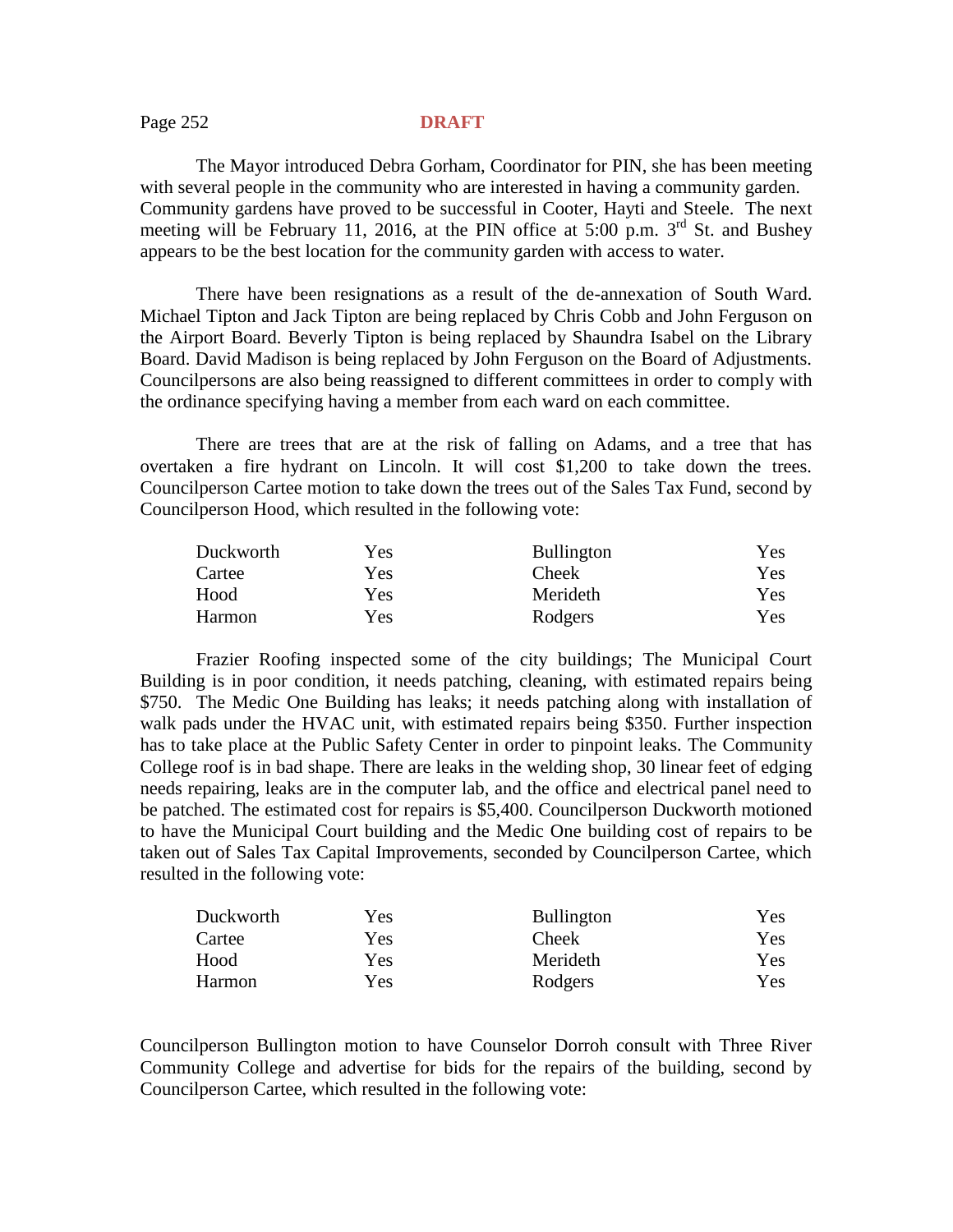Page 253

| Duckworth | <b>Yes</b> | <b>Bullington</b> | Yes |
|-----------|------------|-------------------|-----|
| Cartee    | Yes        | <b>Cheek</b>      | Yes |
| Hood      | Yes        | Merideth          | Yes |
| Harmon    | <b>Yes</b> | Rodgers           | Yes |

The Magnolia Project continues and has begun a preliminary design for a subdivision.

The Water Clerk application process is completed, and the successful candidate is Gina Glass. Paul Shaw asked to amend the salary schedule with the position being placed on the Administration salary schedule at \$14.90/hr. Counselor Dorroh will have to draft an ordinance for the next meeting to change the current policy. Councilperson Hood motioned for the Water Clerk position to be placed on the Administration salary schedule at \$14.90/hr., seconded by Councilperson Duckworth, which resulted in the following vote:

| Duckworth | Yes | <b>Bullington</b> | <b>Yes</b>     |
|-----------|-----|-------------------|----------------|
| Cartee    | Yes | <b>Cheek</b>      | N <sub>0</sub> |
| Hood      | Yes | Merideth          | No             |
| Harmon    | Yes | Rodgers           | Yes            |

Councilperson Rodgers made motion to hire Gina Glass on an interim basis for the Water Clerk position, second by Councilperson Hood, which resulted in the following vote:

| Duckworth | Yes        | <b>Bullington</b> | Yes        |
|-----------|------------|-------------------|------------|
| Cartee    | Yes        | <b>Cheek</b>      | Yes:       |
| Hood      | Yes        | Merideth          | Yes-       |
| Harmon    | <b>Yes</b> | Rodgers           | <b>Yes</b> |

The city web site has been updated with the newer minutes under Government, and the newer ordinances have been submitted to be included under the City Code. Under City & Personnel is the audit of July 1, 2014 through June 30, 2015 and the financial statement of December 31, 2015.

Tony Jones reported a dedication ceremony will be held for Officer Evan Burns January 22, 2016, at 10:00 a.m. Starting at the radio station 1.1 miles of Highway 84 will be renamed after Burns who was killed in the line of duty on August 16, 2011. Tony asked for the Council's approval for a mobile trailer that was budgeted for last year under the Asset Forfeiture Fund. The cost of the speed alert monitor is \$7, 240 and it has a two year warranty at no additional cost. Councilperson Cartee motion to have the mobile trailer/speed alert monitor in the amount of \$7,240 to be taken from the Asset Forfeiture Fund, second by Councilperson Harmon, which resulted in the following vote: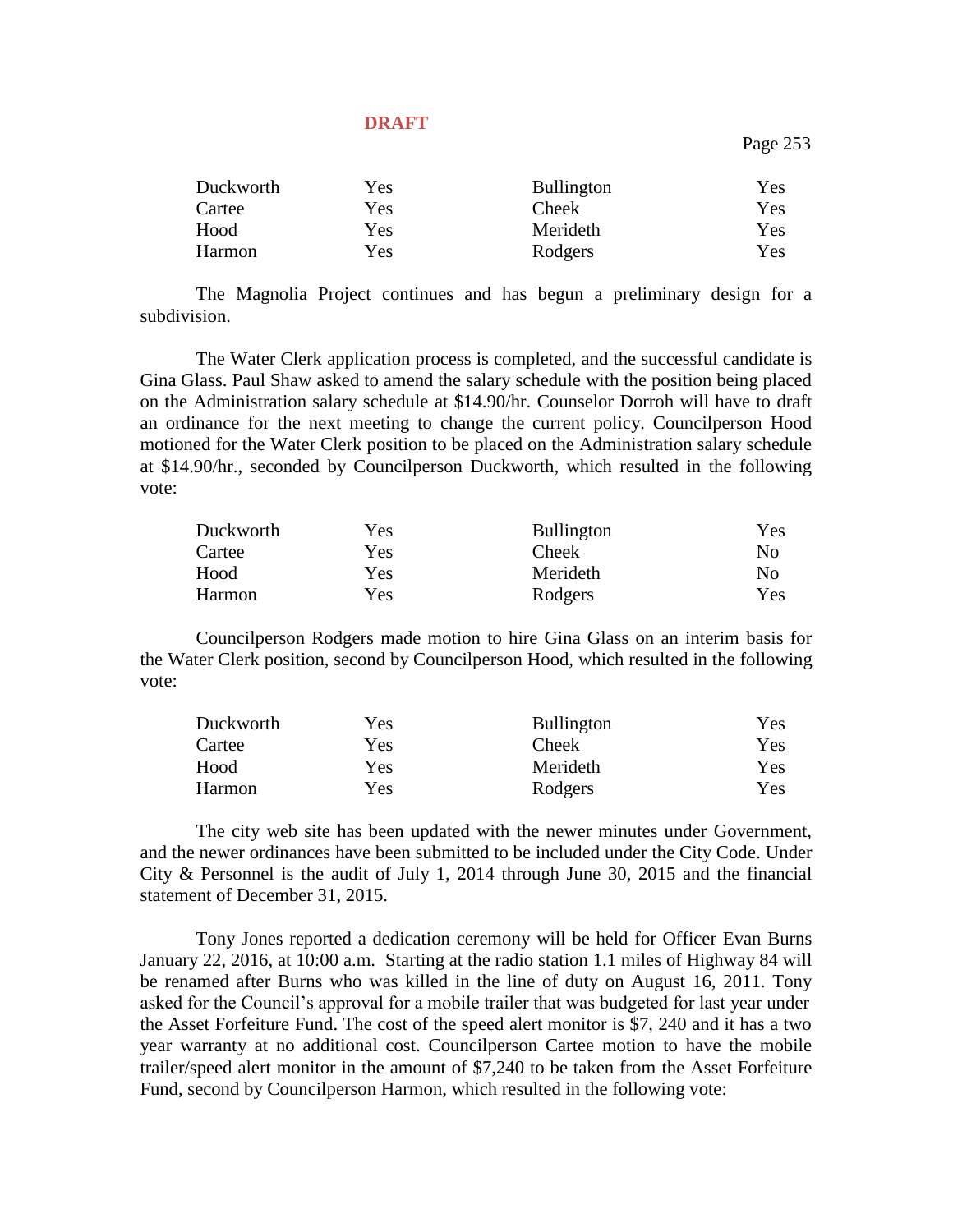Page 254 **DRAFT** 

| Duckworth | Yes | <b>Bullington</b> | <b>Yes</b> |
|-----------|-----|-------------------|------------|
| Cartee    | Yes | <b>Cheek</b>      | <b>Yes</b> |
| Hood      | Yes | Merideth          | Yes        |
| Harmon    | Yes | Rodgers           | <b>Yes</b> |

Nick Cartee reported three fire calls from January 8, 2016 through January 19, 2016: 1/8/16 on I 55/412 fire call, 1/18/16 structure fire on Belle, 1/19/16 smoke scare on Ferguson. The Caruthersville Fire Department responded to 122 calls during the year of 2015. The results of the ISO Survey will be sent to the officials after review for completeness and accuracy.

Paul Shaw reported that there were three bids for the copier machine. Shelton's bid was for \$4,999, with the old copier as a trade in, and the maintenance contract would be \$38.80/month. Scheffer's bid was for \$4,492.50, no trade in, and a maintenance contract of \$306/yr. There was no quote from the other company. Councilperson Duckworth motion to take the lower bid to be taken out of the Equipment and Maintenance Budget second by Councilperson Hood, which resulted in the following vote:

| Duckworth | Yes | <b>Bullington</b> | Yes |
|-----------|-----|-------------------|-----|
| Cartee    | Yes | <b>Cheek</b>      | Yes |
| Hood      | Yes | Merideth          | Yes |
| Harmon    | Yes | Rodgers           | Yes |

Keith Davis reported that the Recreation Center was in need of replacement and updates of the fitness equipment. Keith proposed to get two treadmills, squat rack, and machine weights. The cost would be \$34,673.57 to be taken out of the Sales Tax Fund. Councilperson Merideth motion to approve the proposal, second by Councilperson Bullington, which resulted in the following vote:

| Duckworth | Yes | <b>Bullington</b> | Yes  |
|-----------|-----|-------------------|------|
| Cartee    | Yes | Cheek             | Yes. |
| Hood      | Yes | Merideth          | Yes  |
| Harmon    | Yes | Rodgers           | Yes  |

Teresa Tidwell reported that the resignation of Beverly Tipton from the Library Board and being replaced by Shaundra Isabel. This weekend is the huge book sale.

Councilperson Cartee made mention of revenues being down, and that we needed to look at promoting business, or bringing business in town. Grants should be explored that could possibly improve the bottom line. Councilperson Cheek stated that Grizzly Jig would be having an event that would be bringing in a lot of business into town. They have mailed out 1,300 post cards and the event will occur January 28, 2016 through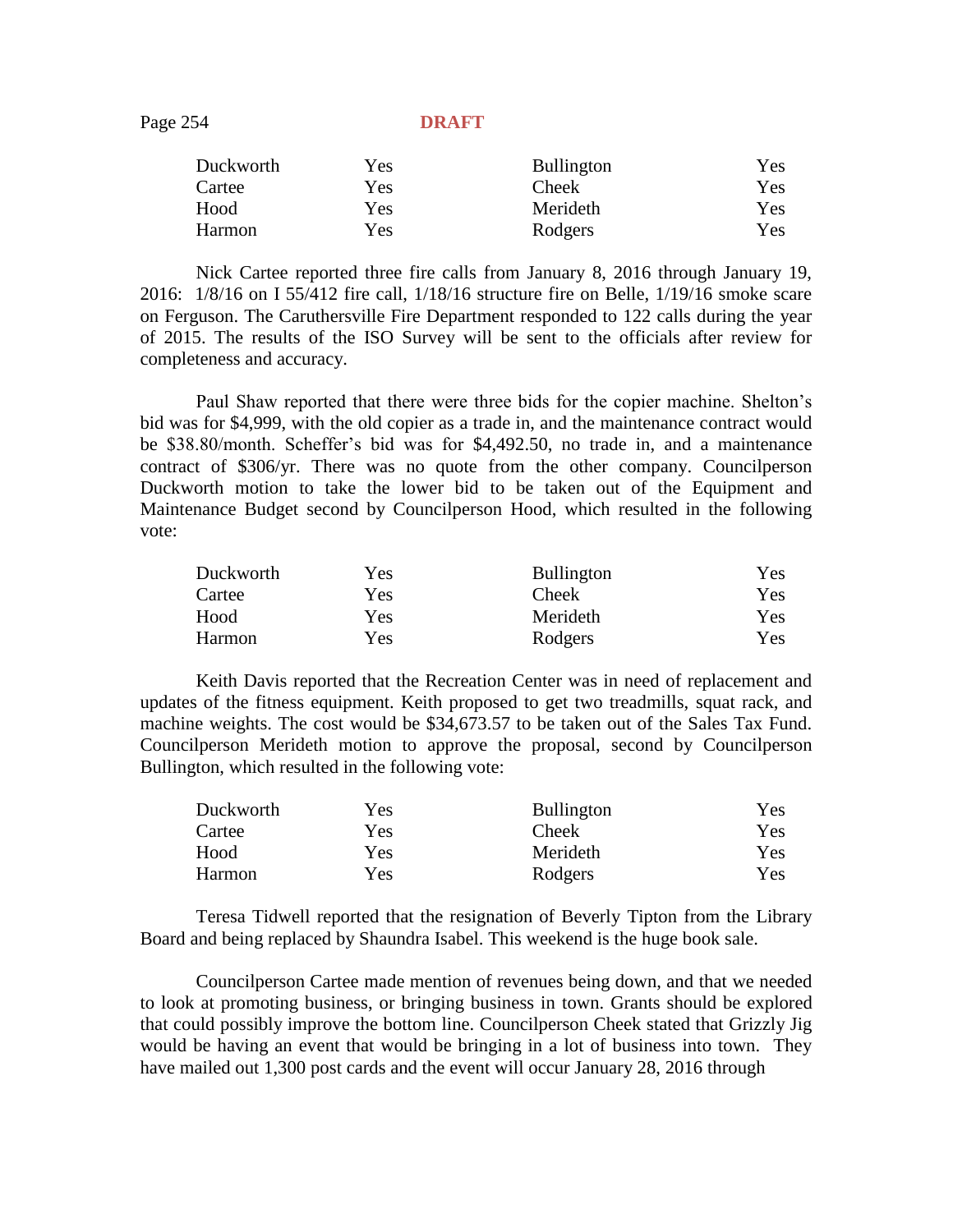January 31, 2016. Discussion was to contact DOT or MODOT about signage directing business into town.

Lawrence Dorroh introduced bill 2016-01, and ordinance submitting a proposal to voters on imposing a motor vehicle sales tax on a purchase made from a source other than a licensed Missouri dealer. The City would need to present the issue to the voters, and decide whether or not to introduce the bill and include it on the ballot; if it's not included the City will lose the tax. If it's included on the April ballot there would be not cost for it to be on the ballot,and if it's put off until August or November the cost would approximately be \$3,500. Councilperson Cartee made motion for bill to be placed on the April ballot, second by Councilperson Duckworth, followed by the first reading:

### **BILL NO. 2016-01 ORDINANCE NO. 2016-01**

## **AN ORDINANCE PROVIDING FOR SUBMISSION OF A PROPOSAL TO DISCONTINUE APPLICATION AND COLLECTION OF THE LOCAL SALES TAX ON THE TITLING OF MOTOR VEHICLES, TRAILERS, BOATS, AND OUTBOARD MOTORS THAT WERE PURCHASED FROM A SOURCE OTHER THAN A LICENSED MISSOURI DEALER TO THE QUALIFIED VOTERS OF THE CITY FOR THEIR APPROVAL AT THE GENERAL MUNICIPAL ELECTION CALLED AND TO BE HELD IN THE CITY ON APRIL 5, 2016**

WHEREAS, the City has not previously approved and imposed a local use tax under Section 144.757 RSMo; and

WHEREAS, the City is required under the provisions of Section 32.087 RSMo to submit to the qualified voters of the City the question of repealing the application of the local sales tax to the titling of motor vehicles, trailers, boats, and outboard motors that were purchased from a source other than a licensed Missouri dealer; and

WHEREAS, the City is required to submit the question to its voters no later than the general election in November 2016;

## NOW, THEREFORE, BE IT ORDAINED BY THE CITY COUNCIL OF THE CITY OF CARUTHERSVILLE, MISSOURI, AS FOLLOWS:

Section 1. Pursuant to the provisions of Sections 32.087 RSMo, the Board of Aldermen has determined that it would be appropriate to submit the determination of the issue of whether to repeal application of the local sales tax to the titling of motor

vehicles, trailers, boats, and outboard motors that are subject to state sales tax under section 144.020 and purchased from a source other than a licensed Missouri dealer to the voters.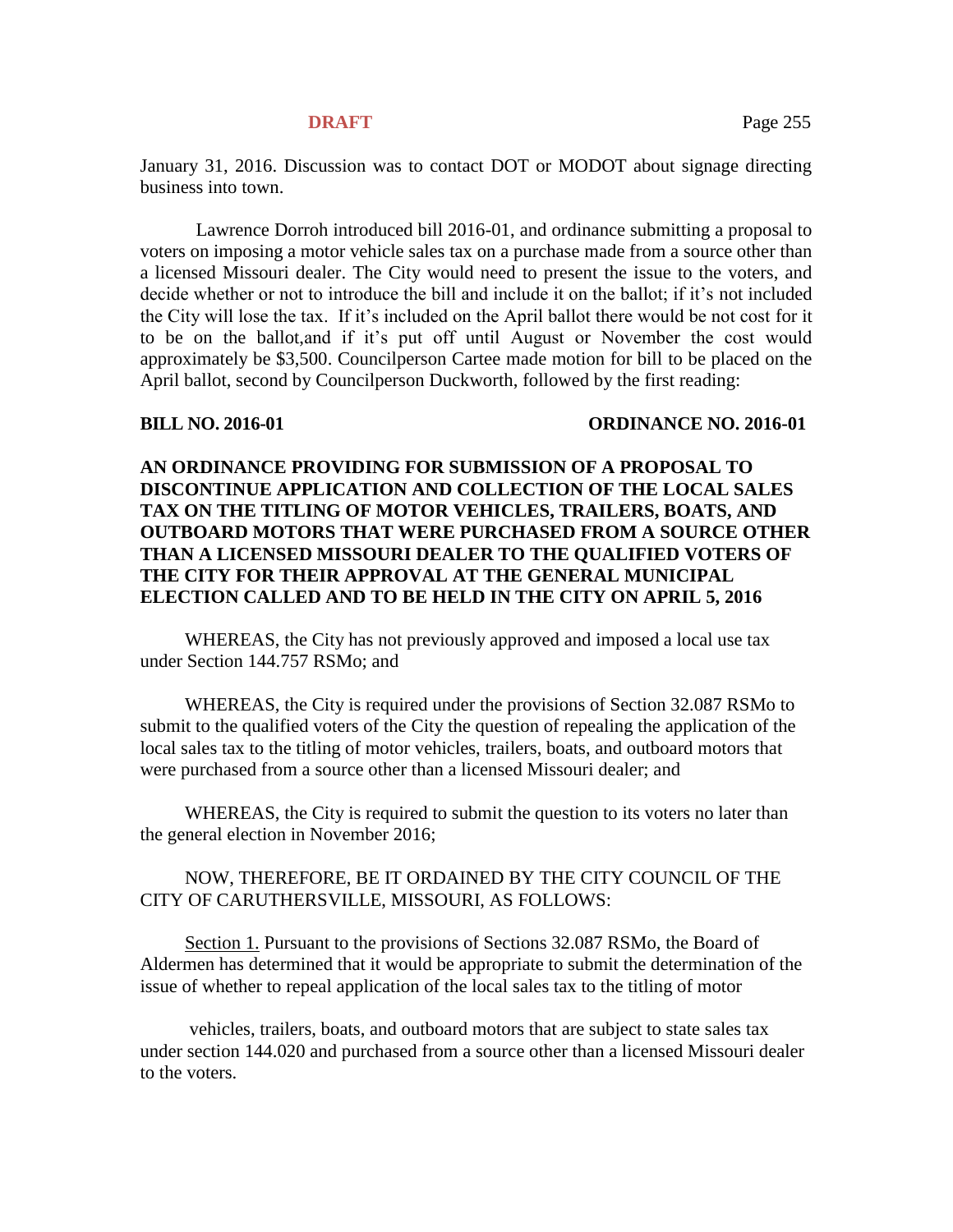Page 256 **DRAFT**

Section 2. This proposition shall be submitted to the qualified voters of Caruthersville, Missouri, for their approval, as required by the provisions of Section 32.087 RSMo, at the election hereby called and to be held in the City on Tuesday, the  $5<sup>th</sup>$ day of April, 2016. The ballot of submission shall contain substantially the following language:

**Shall the City of Caruthersville discontinue applying and collecting the local sales tax on the titling of motor vehicles, trailers, boats, and outboard motors that were purchased from a source other than a licensed Missouri dealer?**

**Approval of this measure will result in a reduction of local revenue to provide for vital services for the City of Caruthersville and it will place Missouri dealers of motor vehicles, outboard motors, boats, and trailers at a competitive disadvantage to non-Missouri dealers of motor vehicles, outboard motors, boats, and trailers.**

**\_\_\_\_ YES \_\_\_**

**If you are in favor of the question, place an "X" in the box opposite "YES". If you are opposed to the question, place an "X" in the box opposite "NO".**

Section 3. If the ballot question set forth in Section (2) of this ordinance receives a majority of the votes cast in favor of the proposal, the local sales tax shall cease to apply to the titling of motor vehicles, trailers, boats, and outboard motors that were purchased from a source other than a licensed Missouri dealer. The effective date of the cessation shall be the first day of the second calendar quarter after the election. If a majority of the votes cast are opposed to the ballot question then the local sales tax shall continue to apply to the titling of motor vehicles, trailers, boats, and outboard motors that were purchased from a source other than a licensed Missouri dealer.

Section 4. Within ten (10) days after the approval or disapproval of the proposition by the qualified voters of Caruthersville, Missouri, the City Clerk shall forward to the Director of Revenue of the State of Missouri by United States registered mail or certified mail, a certified copy of this ordinance together with certifications of the election returns and accompanied by a map of the City clearly showing the boundaries thereof.

Section 5. This Ordinance shall be in full force and effect from and after the date of its passage and approval.

READ TWO TIMES, PASSED AND APPROVED this 19th day of January, 2016.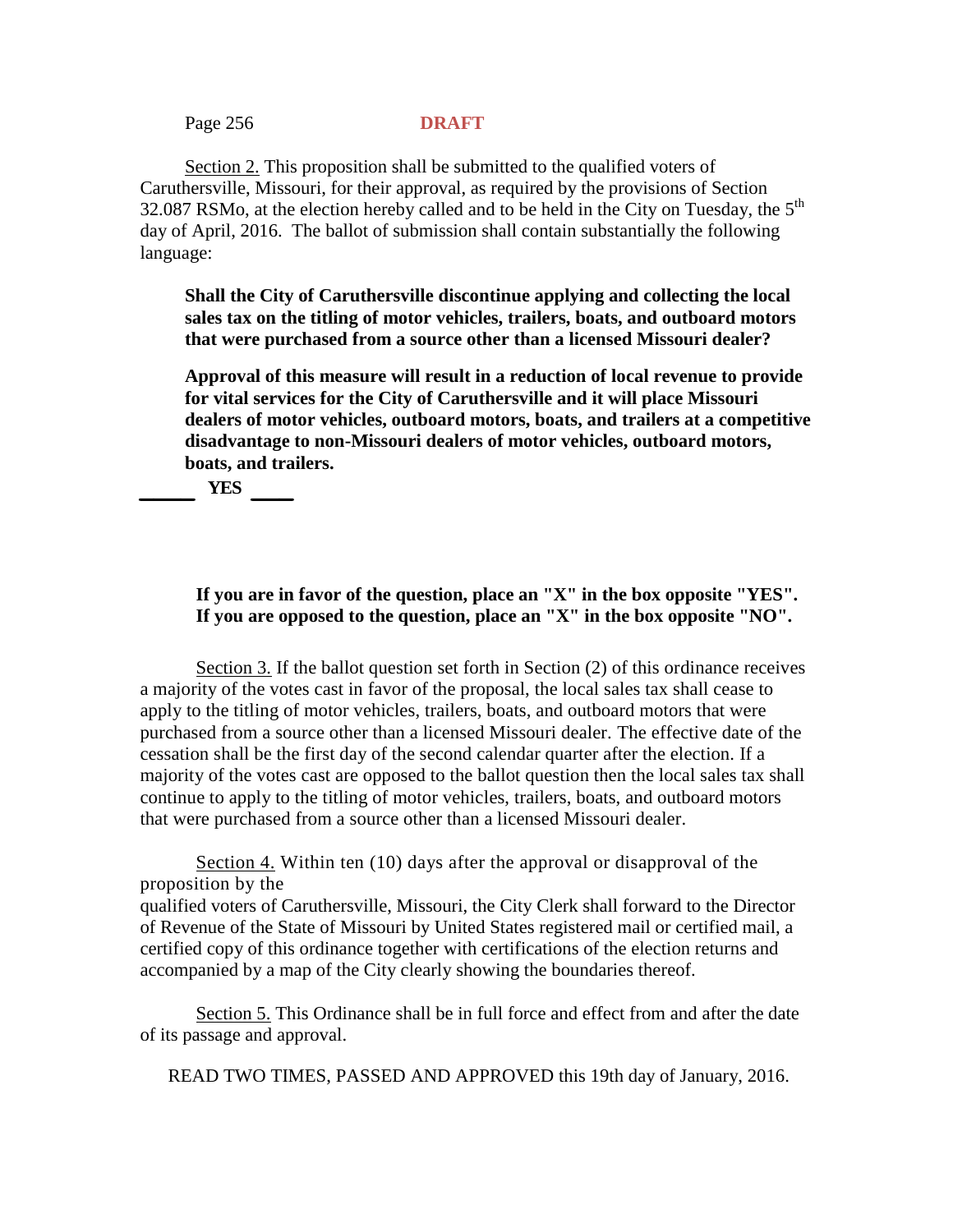Page 257

ATTEST

s/Takella Motton\_\_\_\_\_\_\_\_\_ Mayor City Clerk

s/Mike McGraw

Councilperson Harmon motioned for the second reading of Bill No. 2016-01, seconded by Councilperson Duckworth. The question before the Council now is shall Bill No. 2016-01 to be known as Ordinance No. 2016-01 pass and become law, which resulted in the following vote on said question, to-wit:

| Duckworth | Yes | <b>Bullington</b> | Yes. |
|-----------|-----|-------------------|------|
| Cartee    | Yes | <b>Cheek</b>      | Yes. |
| Hood      | Yes | Merideth          | Yes. |
| Harmon    | Yes | Rodgers           | Yes. |

Upon the Mayor declaring that Bill No. 2016-01 to be known as Ordinance No. 2016-01 is passed and approved by the Council, the Mayor did approve the bill, and affix his signature and was attested by the City Clerk.

The next bill introduction was for a change in salary for the office of City Counselor. Councilperson motion for the first reading, second by Councilperson Rodgers, which is as follows:

### **BILL NO. 2016-02 ORDINANCE NO. 2016-02**

## **AN ORDINANCE INCREASING THE SALARY FOR THE OFFICE OF CITY COUNSELOR**

BE IT ORDAINED BY THE CITY COUNCIL OF THE CITY OF CARUTHERSVILLE, MISSOURI, AS FOLLOWS

**Section 1.** The salary for the office of City Counselor created by § 115.330 of the Code of Ordinances of the City of Caruthersville is hereby set at the greater of \$1,500.00 per month or \$200.00 per hour billed monthly effective as of the  $1<sup>st</sup>$  day of January, 2016. The monthly billing period shall correspond to the City Clerk's monthly payroll processing.

Page 258

**Section 2.** This ordinance shall be effective from and after its passage and approval.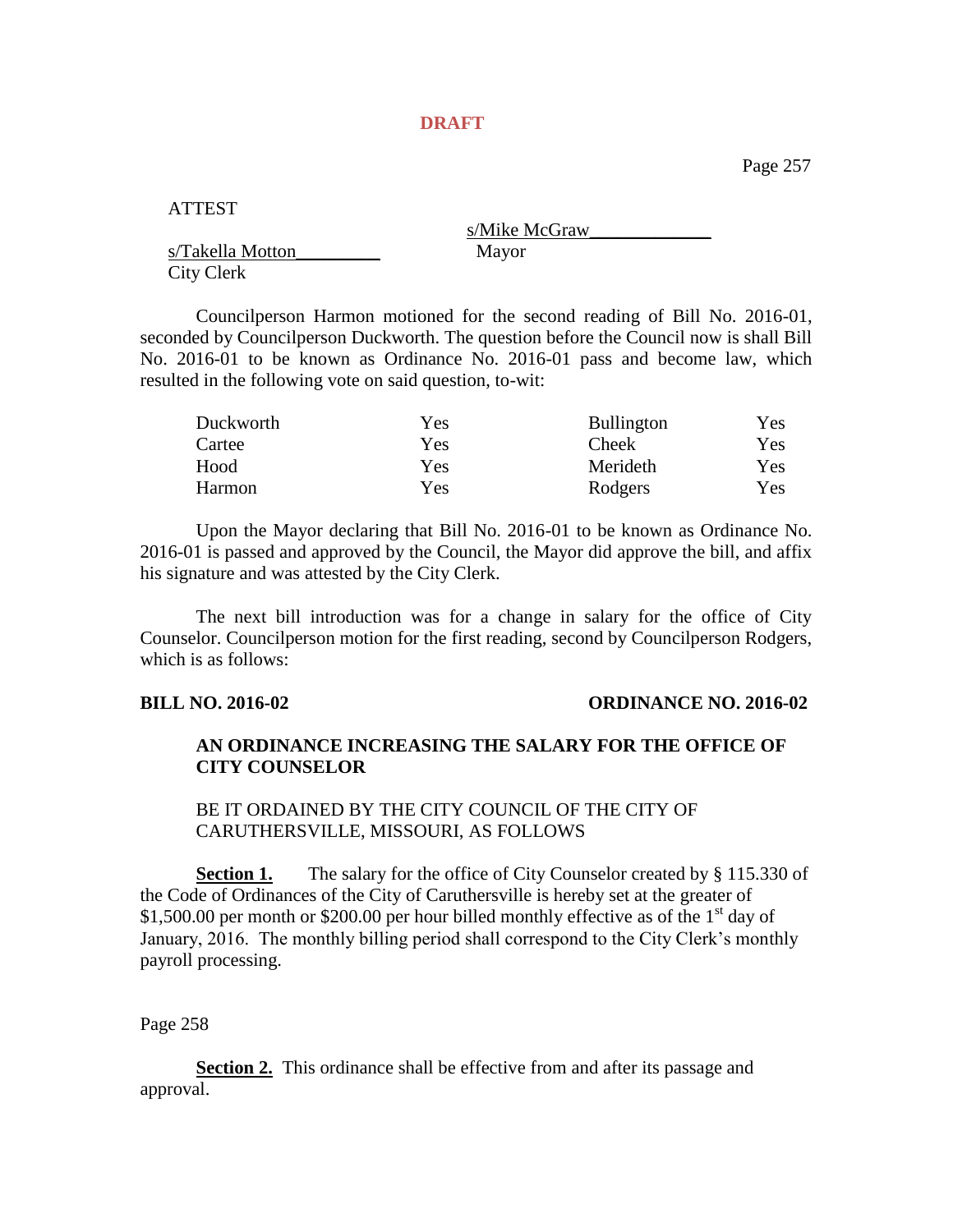## Page 258 **DRAFT**

READ TWO TIMES, PASSED AND APPROVED, this 19<sup>th</sup> day of January, 2016.

ATTEST Mayor

s/Mike McGraw\_\_\_\_\_\_\_\_\_

s/Takella Motton\_\_\_\_\_\_\_\_ City Clerk

Councilperson Harmon motion for the second reading of Bill No 2016-02, second by Councilperson Duckworth. The question before the Council now is shall Bill No. 2016-02 to be known as Ordinance No. 2016-02 pass and become law, which resulted in the following vote on said question, to- wit:

| Duckworth | Yes | <b>Bullington</b> | Yes  |
|-----------|-----|-------------------|------|
| Cartee    | Yes | <b>Cheek</b>      | Yes. |
| Hood      | Yes | Merideth          | Yes. |
| Harmon    | Yes | Rodgers           | Yes  |

Upon the Mayor declaring that Bill No. 2016-02 to be known as Ordinance 2016- 02 is passed and approved by the Council, the Mayor did approve the bill, and affix his signature and was attested by the City Clerk.

Councilperson Cartee made motion for a request for a Closed Session for the next meeting for a discussion of legal personnel issues, second by Councilperson Duckworth, which resulted in the following vote:

| Duckworth | Yes. | <b>Bullington</b> | <b>Yes</b> |
|-----------|------|-------------------|------------|
| Cartee    | Yes. | <b>Cheek</b>      | Yes        |
| Hood      | Yes. | Merideth          | Yes        |
| Harmon    | Yes  | Rodgers           | Yes        |

Councilperson Bullington motion for Lawrence Dorroh to seek outside counsel in regards to the current allegations against the City, second by Councilperson Cartee, which resulted in the following vote:

| Duckworth | Yes | <b>Bullington</b> | <b>Yes</b> |
|-----------|-----|-------------------|------------|
| Cartee    | Yes | <b>Cheek</b>      | Yes.       |
| Hood      | Yes | Merideth          | Yes:       |
| Harmon    | Yes | Rodgers           | Yes        |

Councilperson Cartee motion to adjourn, second by Councilperson Rodgers, with the meeting adjourning at 6:12 p.m.